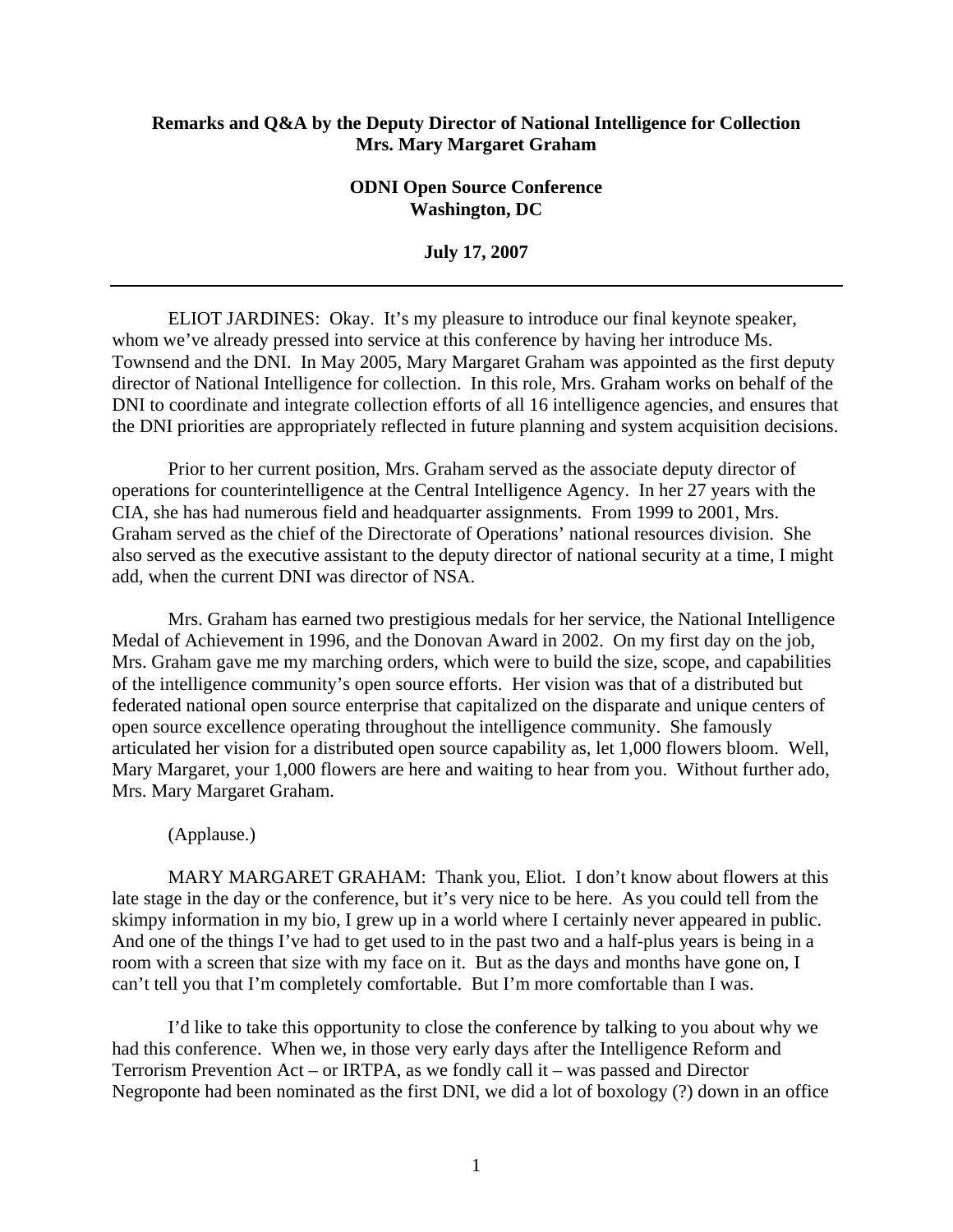in the Old Executive Office Building, director Negroponte, General Haydn, Ambassador Pat Kennedy, David Shedd, and myself. And we began to talk about what should this organization look like.

And when we came to collection, one of the eachs, if you will, in collection, in addition to all the classified intelligence components that you can think of, there was open source. And we had quite a discussion about where we should cite it in the DNI. And at the end of the day, for me, the most persuasive argument was that at its essence, open source is a discipline of collection.

I would take it one step further. Some of my colleagues in the open source world, I know, don't agree with my characterization that I'm about to use, but bear with me for a minute. To me, open source – and maybe my view is a product of where I grew  $up - I$  like to think though that it's also a product of where I sit right now. For me, open source is not an INT; but it is, more importantly, an enabler of intelligence.

I don't care which of the intelligence disciplines you talk about, whether it be human intelligence, signals intelligence, and on and on. Those disciplines are better informed in an allsource context through the use of open source. So when we – Eliot told you what my charge to him was when he joined us and came to government for the first time – we basically, other than the Open Source Center, had a blank slate. And we had a lot of opportunities to take advantage of in those early days.

And so, when Eliot and Sabra came to me and said, you know, why don't we try to gather the totality of people interested in open source, whether they be people internal to the community – analysts or collectors – whether they be people from the academic sector, whether they be people from the corporate sector, et cetera – people from the fifth estate. I'm sure there are still some of you left at this late hour of the day. But all of you have a role in this discipline that we call open source.

Bring them together, because we don't have the market on all the ideas for open source. I have a vision that I think is about right, but I'm looking forward in the days and weeks to come to the feedback from all the various sessions that you've had here, because I want to understand from your perspective the capabilities of open source that we may not have thought of.

But if I look at the essence for me of why the intelligence community, which – as you know from the various speakers you've had, particularly the DNI himself this morning – open source give us a viewpoint that isn't secret. It's one of the reasons we talk about it as the source of first resort.

To me, if we can do – and I've been using this liberally over the past two and a half years – if we can decide how to do open source right, I am absolutely convinced that we will have a much better understanding of where we need to spend our classified intelligence resources. After all, if we can get the answer to a requirement from one of our customers from the data that is out there today, why would we spend our tax dollars collecting it secretly or clandestinely? We don't have that confidence yet.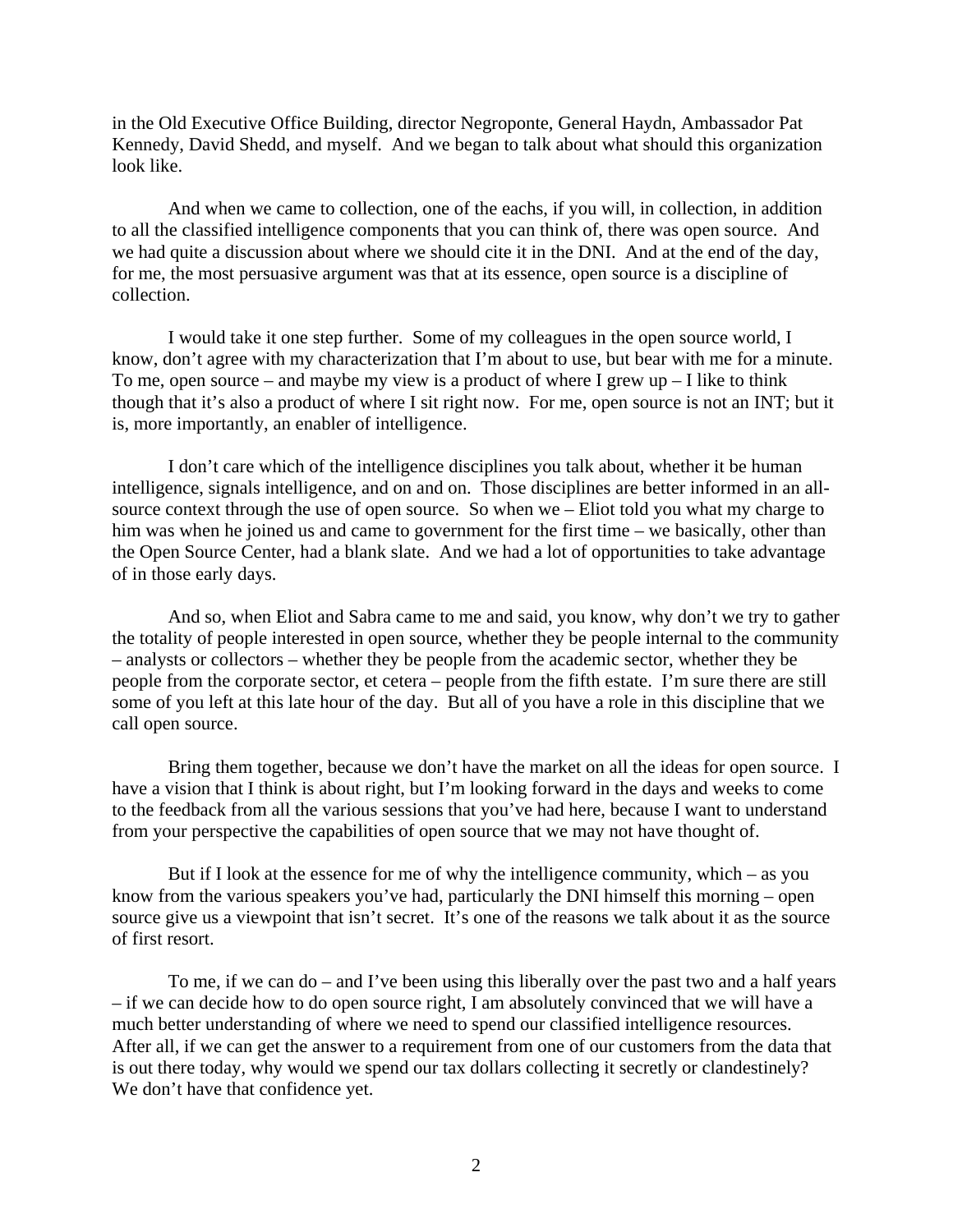Recently, Tom Fingar and I, with a small group that we have that helps us think through issues, came up with an idea. We don't know the results yet, but we both have a gut feeling on how this is going to come out. We gave them a set of national intelligence priorities, and we said to them, we want you to take a three-month look, and we want you to look at nothing but open source. I'm very curious to see how many of the requirements that they're looking at or the priorities that they're looking at we can satisfy just by using open source. I know this isn't a term that is very used fondly lately in the past few weeks, but I'll tell you that my gut feeling is – we will be able to answer some of those priorities just by mining deeply the open source data and information that is out there.

Open source also, you've already heard from Dr. Fingar about his vision of how the analysts use it. My vision, if I look in the collection world, about this – and I am not a technologist – but my vision is, for the analyst or the collector, today, in a classified environment, most of them have to turn away from their machine and go to a different machine to look at open source data. The perfect world is when that open source data resides on the same space at the same time, with the information protected on both sides of that line, so that they can look at the classified information and the open source information at the same time. I think the technology is out there. The information security constraints that we live under, perhaps, are too rigorous on this, because that is going to be the fullness of the use of open source by the analysts in the future.

Our classified resources that exist – to go back to that theme – we spent a lot of money on them. I am not going to talk about how much money we spend on them. But that dollar amount, I think, in the very near term, will probably flat line or begin to flat line. And so the imperative for me, to make sure that we begin to mine the open sources, is huge, because we're going to have to make some hard choices. And if we can answer the questions or even partially answer the questions via open source, we need to be doing that. And reserving our capabilities in the classified sense, for the things that we really need to get at by using secret means.

I'd like to close and not keep you here any longer by telling you a story. When I began to think about open source – and frankly, growing up in the business that I grew up in, I didn't think a lot about open source. I used it to educate myself on a given topic, but I didn't use it in the way I did business the way I might today, knowing what I know now.

The story I'd like to tell you, I stole it from somebody who really is passionate about open source, a former ADDI at CIA, Carmen Medina. She came down and sat down with me one day for what was supposed to be a half an hour, and it ended up being two hours. She is completely passionate about the use of open source in the intelligence community and she told me a story that I think captures the breadth of what we can do with what we call open sources.

There is a book called "The Hitler Myth." The author of the myth, of the book, was trying to, in his book, pinpoint when the German people began to turn away from Hitler. And so, the period that he was looking at was 1941 to 1945. The creativity of this way of looking at it struck me and has always stayed with me as a way to use open source. What he did is he went to the obituaries in the two newspapers that at that time served Munich and Bavaria. In 1941, the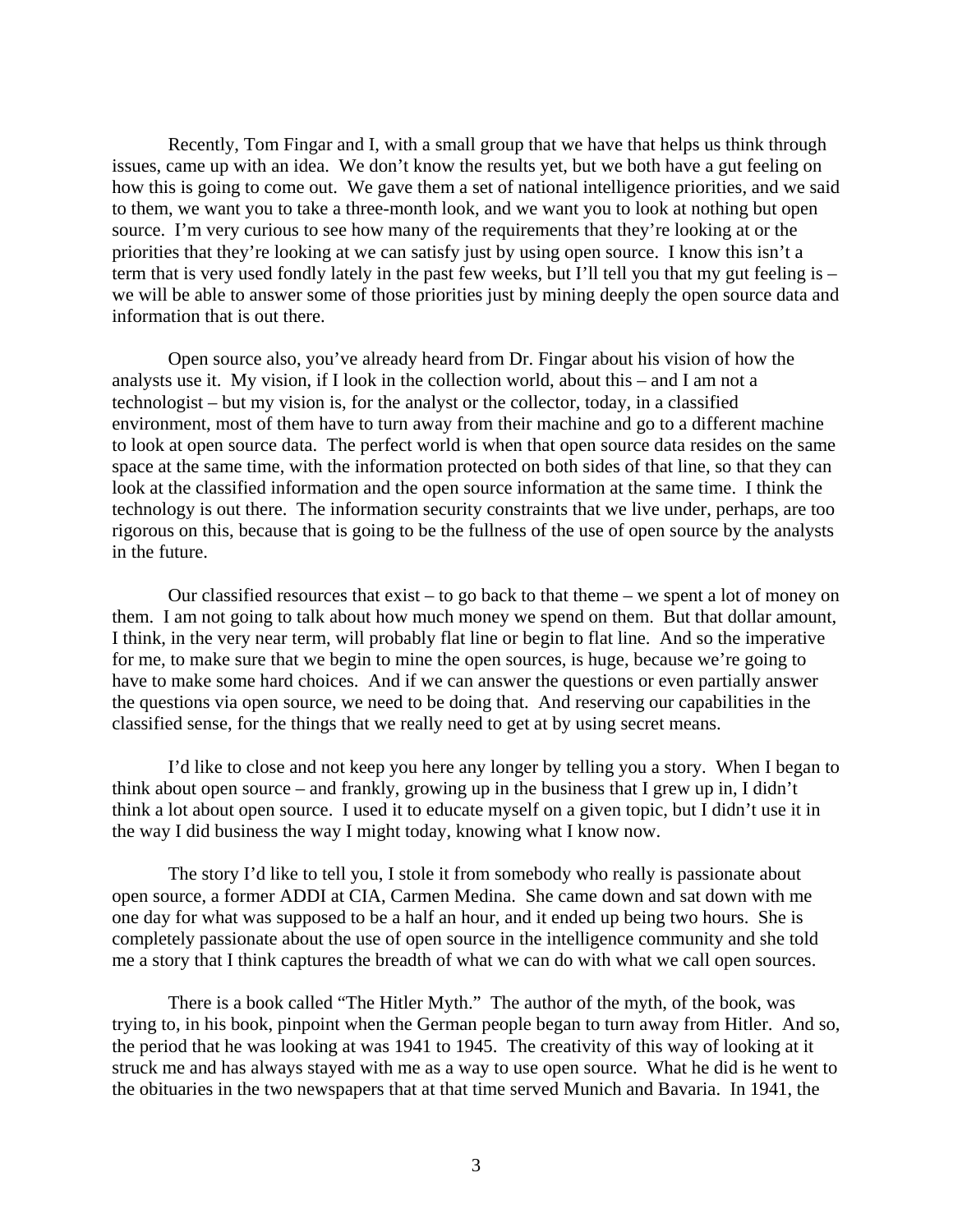obituaries of the soldiers who were killed talked about the solders having died for the Fuhrer, the fatherland, and the Volk, the German people. And he was able to plot this. By the time 1945 came, the Fuhrer had disappeared and the German soldiers that were killed, for the most part, died for the Volk.

But think about it for a minute. Think about the creativity of understanding that piece of the puzzle. That, for me, describes what we're looking for in the open source arena. We have the Open Source Center. It does great work. It's not the FBIS I knew 29 years ago; it is so much more today. We're very proud of what they do. But we want them to franchise.

When I talk about 1,000 flowers blooming, there are – in the 16 agencies in the intelligence community, I guarantee you that each of them has their own expertise. Let's, for example, think about the Department of Homeland Security and the intelligence piece that my predecessor, Charlie Allen, runs for Secretary Chertoff. I bet you, taking into account all the civil liberties protections you would want to be taken into account, that if we resources Charlie Allen to set up a small open source unit, that they might develop an expertise in open source relating to protection of the homeland.

So when I talk about that 1,000 flowers blooming, the Open Source Center is very robust. But as important as its work is, part of its work is to franchise its expertise throughout the community and to teach the community how to do open source. It's the old gold standard story. You have the gold standard in the Open Source Center. How do you expand that to the rest of the community?

So that's what we're all about, what you have been doing here for the past two days has been part and parcel of that. I thank you for coming. I'm looking forward to hearing more about – as I said – what's gone on in the breakout groups. And I'm looking forward to taking advantage of what I'm going to hear. With that, I'd be happy to take a couple of questions, or not.

Q: Thank you. Miriam Shapiro (sp) from Summit Strategies International, formerly State and NSC where I was an avid customer. But I'm intrigued by – which fits the story well in your portfolio – is the extent to which there might be franchise, as you perhaps would say – collaboration with other governments on open source. When you're speaking of intelligence, you obviously have to be very careful about the governments with which you cooperate. But it would seem, notwithstanding perhaps some limitations, that there is more opportunity when you're speaking of open source. And to what extent has that been exploited so far?

MS. GRAHAM: Good point. I would tell you though, before we start off into the meat of your question that collaboration with foreign governments is at an all-time high, particularly on the subject of terrorism. It's better today than I've seen at any time in my career.

But collaboration, when you're thinking about open source, absolutely, is with foreign governments. It's very robust. The interesting thing is that's not the only place I would suggest to you that we should be collaborating. There is a public/private partnership that I think can be very useful to the larger effort. I don't think we do it well enough yet. There is, interestingly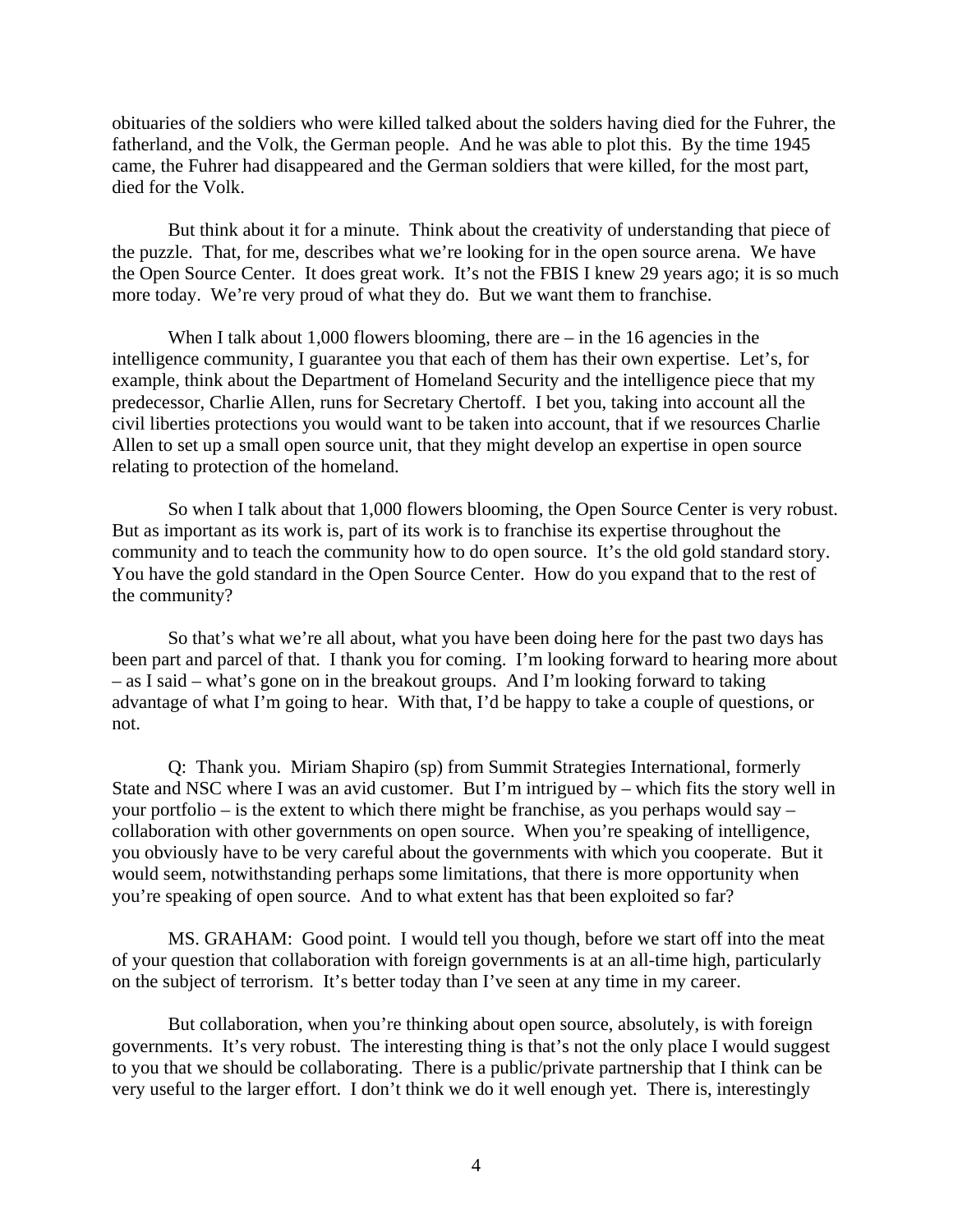enough, in the open source world, probably no reason why government has to do it all. Some – robust – but it doesn't necessarily have to be done just by government. So the collaboration piece of open source is pretty much as broad as you want to let yourself take it. Now, in the foreign sense, you could pretty much list mentally where you think we collaborate on open source, and I would just double it today.

An interesting piece – not quite collaboration – but think about the networks of people that exist on any given topic. Let me use for you an example that came across the scope in these past two and a half years – avian flu – came up, what, a year and a half ago now? I went to a conference on the subject where there were very few government people there. Interestingly enough, there was a whole network of people there – biologists, doctors, epidemiologists, people that had a network that had had its foundation, interestingly enough, in the SARS epidemic in China.

Listening to them talk about the kind of information that they were exchanging during that period, let alone during the avian flu concern, I thought to myself, how do we in an open source sense tap into and can government tap into those networks? That's another piece that we're doing a lot of thinking about.

So we need to collaborate, as you heard the DNI this morning, across the community on every INT. It is much easier and also much broader when you get into talking about open source. And the challenges really are just figuring out how.

Q: Gordon Middleton, Patrick Henry College. I think you referred to open source as a collection discipline. To what extent do you see down sides to that as opposed to it being an intelligence discipline? And my context here is largely the domestic side, not the foreign side, to which I think you've largely referred earlier, because of some of the legal and policy constraints in that area? Are there policy and/or legal issues there that we may need to relook at, or how do you think about that area?

MS. GRAHAM: The interesting thing is there are policy constraints. I won't say impediments; but whenever you're looking at open source collection or data collection or intelligence collection from a domestic point of view, a homeland point of view, you don't have the rules that you have for foreign intelligence collection. You heard the DNI talk about that this morning. And we need to – we have a point in time now where we're actually working hard on cleaning up some of that.

Most of our policies, most of our laws, most of our regulations, are far behind our reality of today. The civil liberties piece of homeland domestic intelligence, we need to keep that first and foremost, because we all hold that dear. And so, anything we do in that arena has to have that lens over it.

But when I called it a collection discipline, I didn't mean to be exclusive. It's as much an analytic discipline as it is a collection discipline. My point from a collection point of view is that it's data. It's data that can enable; it's data that can inform. So just like we collect other data, we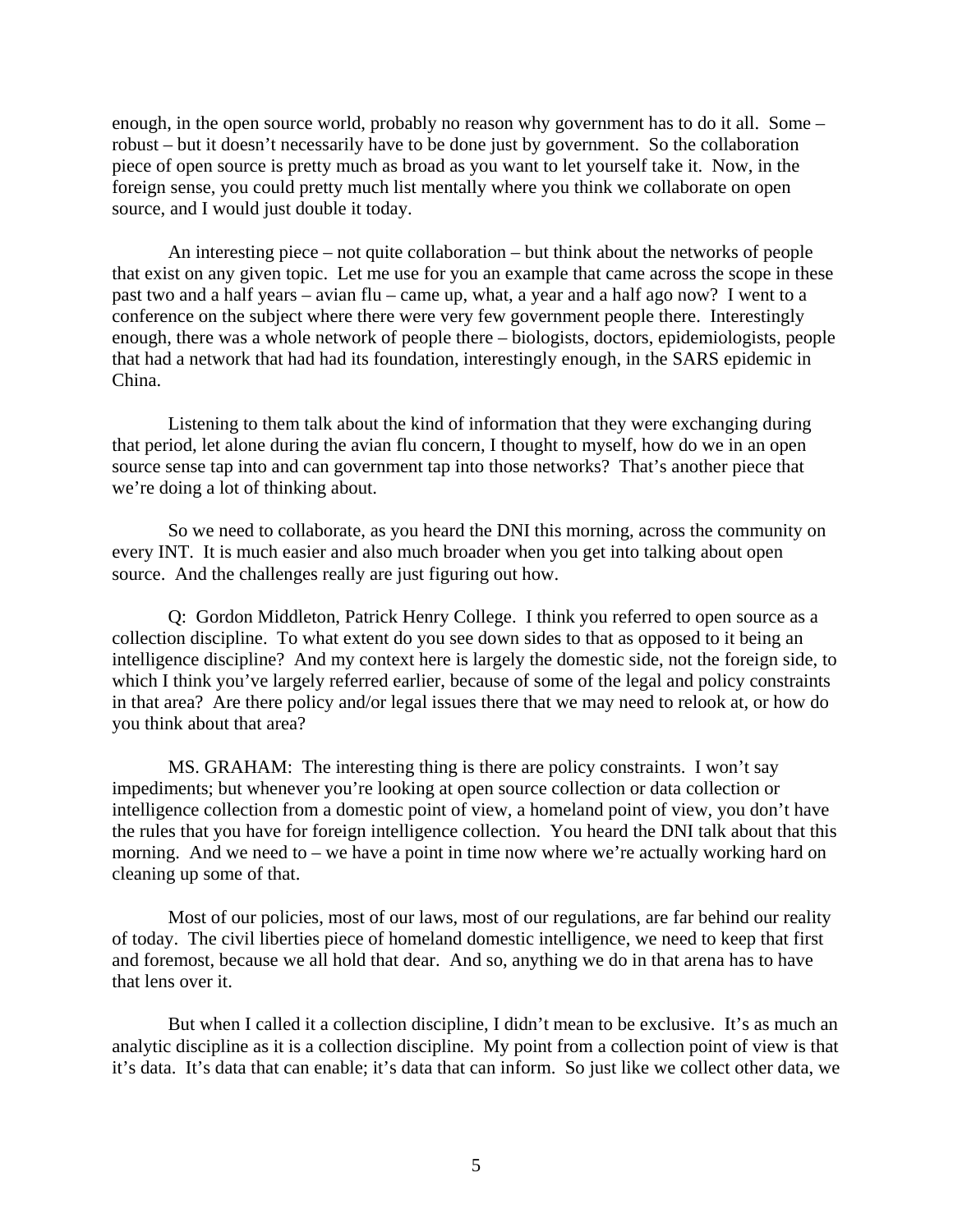need to collect open source data writ large. And we need to have the proper lenses in place depending on where we collect it.

One more? Okay, I can tell you're all – oh, there's one.

Q: Hi, I'm Lisa Nunn with the National Criminal Justice Association. I used to be with the state police in South Carolina. I would like to see – well, first of all, thank you for hosting this. It's the first time for many of us that we've been able to touch and see and feel this intelligence community and feel like we can do something to contribute positively with it. But what I'd like to see after this conference is a working group; some group that is composed of individuals that represent the various disciplines that are here to come up with some ideas on how we can collaborate with you. I think there are those of us, like me, that started an intelligence fusion center kind of on our own, of course, on the direction of DHS, but we kind of pulled it together with other states in the Southeast, and kind of shared ideas and talked about it. But this whole concept of open source hasn't really been publicized enough for us, I don't think. And I'd like to see a working group that could kind of come up with some ideas on how we could do that in a systematic way that would help you and also benefit us.

MS. GRAHAM: Great. As you know, there has been a lot of progress in the last few years on fusion centers, on the connections between state, local, and tribal, and the federal government. DHS, of course, is in the forefront of that. But if you'll allow me, that's a good idea. We'll figure it out how to do it. I suspect that the how to do it will involve not only DHS but NCTC. But we're very interested, because as I said going in, we don't have a market on all the answers here. And one of the challenges that we still have today  $-$  it's getting better  $-$  but one of the challenges we still have today in the context of homeland issues is, I think, the push of information from the federal level to the fusion centers, state and local to tribal, is better. I don't think the pull works well yet.

And I believe in my heart of hearts that there is information at the state, local, and tribal level that someday is going to answer a question, a key question. So one of our challenges is that pull piece, and we are not there yet. But we are working at it. But thank you for the idea. Thank you all for coming. We'd like to hear from you back and forth about what you thought, ideas for doing this better. The Congress and our budget willing, we will do this every year. I think it's well worth it. We want to take it a further step each time we do it, so we do need your feedback. So thank you again.

(Applause.)

MR. JARDINES: Mary Margaret, thank you very much for your thoughts and I especially want to thank you for your vision and your championing of open source. Thank you very much.

MS. GRAHAM: Thank you all.

(Applause.)